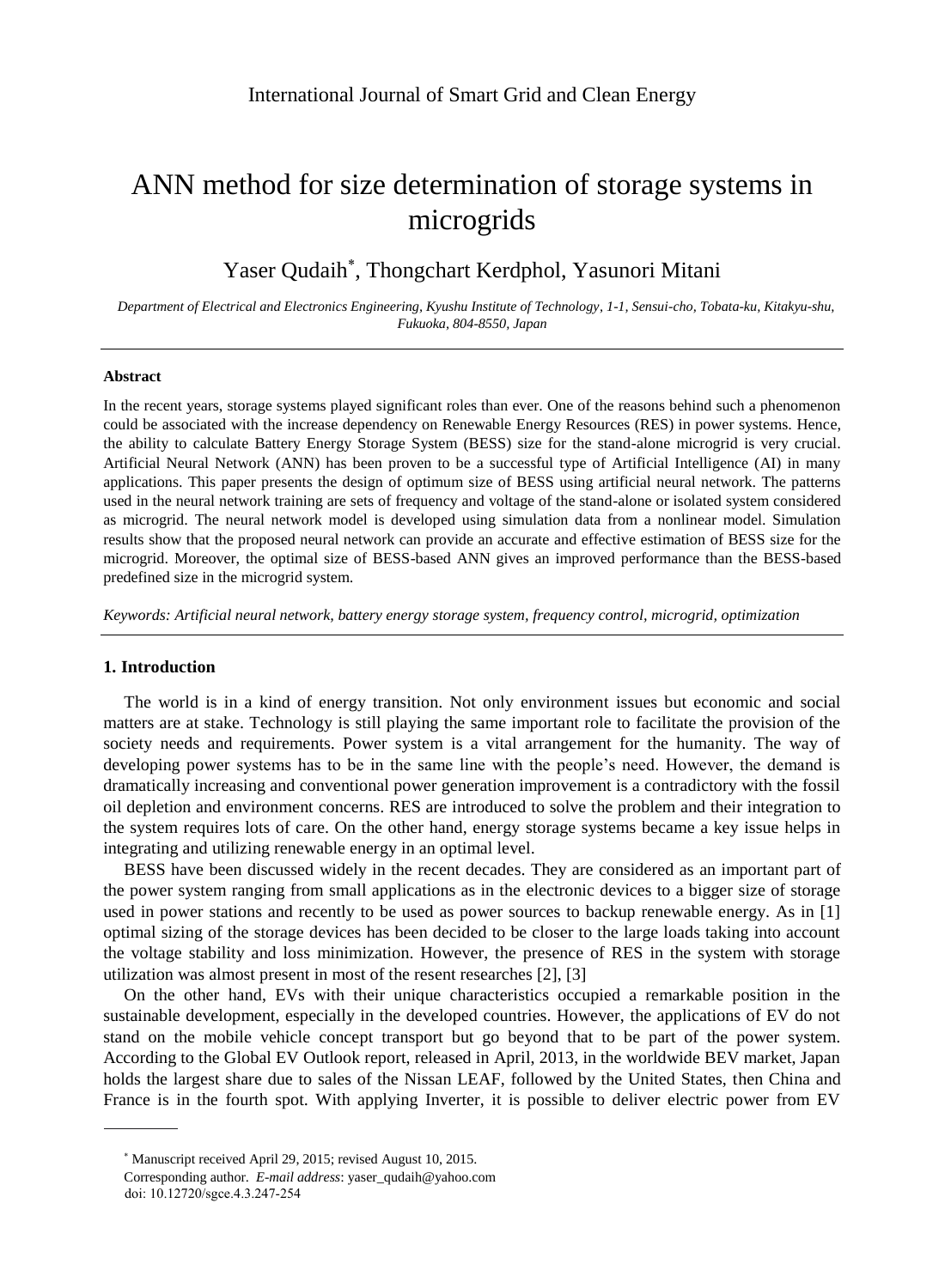battery storage to the facilities [4]-[6].

Artificial intelligence has been also used to solve this matter [7], [8]. Artificial Neural Network (ANN) has been proven to be a successful type of Artificial Intelligence (AI) in many applications. This paper presents the design of optimum size of BESS using artificial neural network. The patterns used in the neural network training are sets of frequency and voltage data of the stand-alone or isolated system which is considered as microgrid.

Section II of this paper discusses the microgrid design and structure. Section III explains the way of utilizing ANN to solve the optimization problem related to the BESS best size based on maintained frequency and voltage. Section IV illustrates the simulation results in the form of graphs and Section V cocludes.

## **2. System Configuration**

#### *2.1. Microgrid*

A typical characteristic of a microgrid is that it can be operated either in grid-connected mode or isolated mode. Under normal operation, the microgrid is connected to the utility grid. Fig. 1 shows the microgrid system which consists of a 1.2 MW mini-hydro generator, 2 MW hydro generator and 3 MW photovoltaic sources. BESS is connected to the microgrid system at bus number 14. The system also consists of group of feeders which could be part of the distribution system design. The critical loads 1 and 4 require a local generation and the non-critical loads 2, 3 and 5 are not connected to any local generation.



Fig. 1. Microgrid architecture [9].

#### *2.2. Solar power plant*

The output power of the photovoltaic (PV) is uncertain due to the environmental factors, namely the environmental random changes will inevitably lead to constant changing in the output power of the PV [10], [11]. In order to represent PV characteristic in operating conditions, the influences of solar insolation and atmosphere temperature are designed. The temperature effect is represented by a temperature coefficient of power  $T_{co}$  (1/c<sup>o</sup>). The inverter efficiency is multiplied by the DC output converting DC into AC output as shown in equation (1).

$$
P_{\text{pv}} = n_{\text{pv}} P_{\text{rate PV}} (G/G_0) \Big( 1 - T_{\text{co}} \Big( T_A - 25 \text{ }^{\circ} \Big) \Big) \eta_{\text{inv}} \eta_{\text{rel}} \tag{1}
$$

where  $n_{PV}$  is the number of PV modules,  $P_{rate\,PV}$  is the rated PV array electrical power (W), *G* is the global insolation on the PV array  $(W/m^2)$ ,  $G_0$  is the standard amount of insolation used to rate the capacity of PV modules (W/m<sup>2</sup>),  $T_A$  is the ambient temperature,  $T_{CO}$  is the temperature coefficient of the maximum power of PV, *ɳrel* is the relative efficiency of the PV modules, *ɳinv* is the efficiency of the inverter.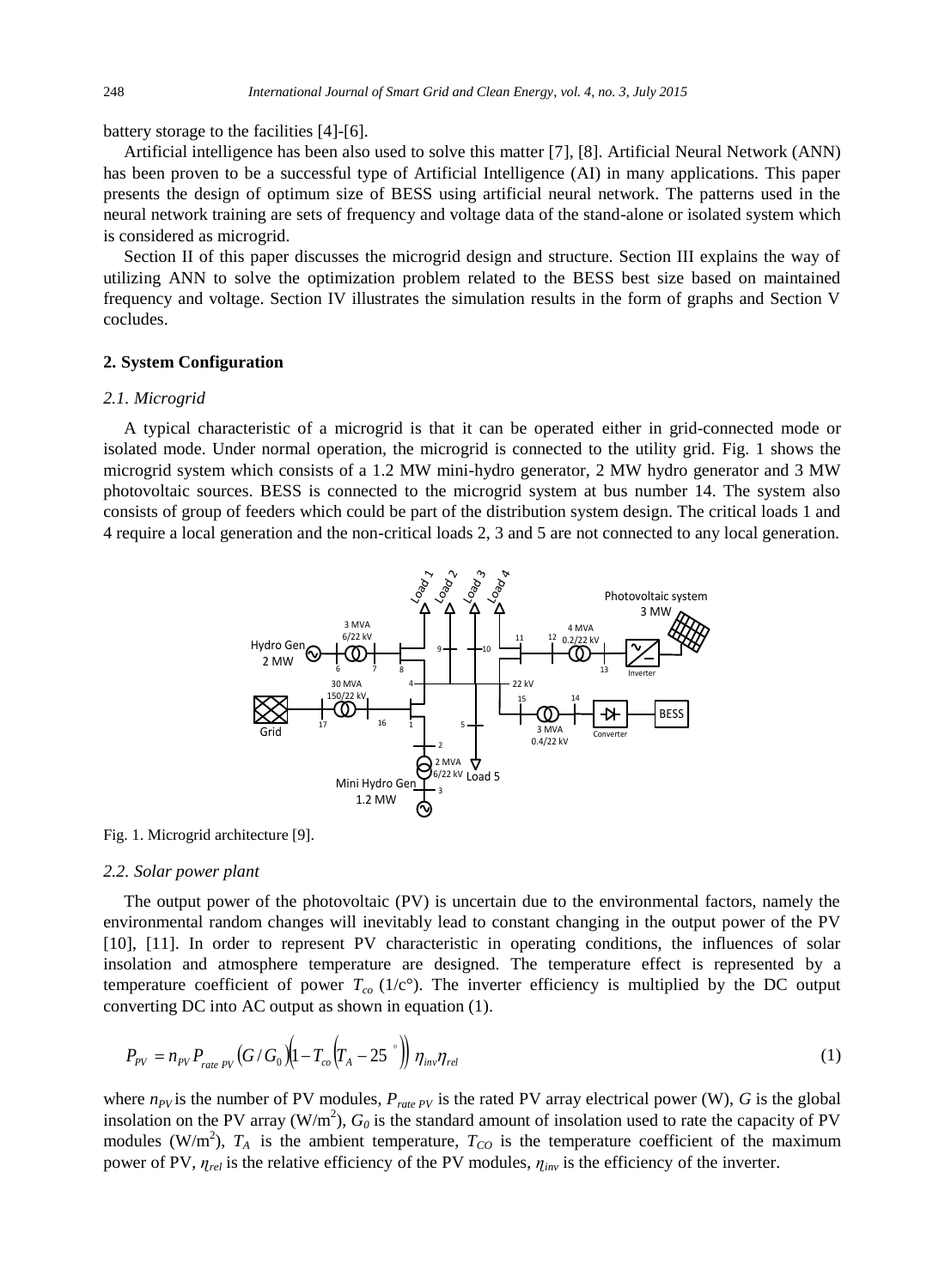#### *2.3. Battery Energy Storage System (BESS)*

BESS can be utilized in several implementations such as peak shaving, real power control and load leveling. This paper uses BESS for enhancing the performance of frequency control as BESS can provide active power compensation in a short period of time. Recently, a huge number of electric companies and independent system operators have shown growing interest in BESS due to decreasing cost of batteries. With the fast development of technologies, BESS is expected to be used in several applications including the one proposed in this paper. The structure of BESS consists of power converters, battery cells and control parts which are shown in Fig. 2.



Fig. 2. Structure of BESS and interconnection diagram.

When the power generated by the microgrid system is greater than the load demand, the surplus power can be stored in BESS for future use. On the other hand, when there is any deficiency in the power generation of the microgrid, the stored power can be used to supply the load. Thus, this will improve the system performance and reliability.



Fig. 3. Three layers architecture of the proposed neural network for BESS size optimization.

#### **3. BESS Size Optimization Based ANN**

Multilayer perceptron, trained by the standard Back-Propagation (BP) leaning algorithm, is known as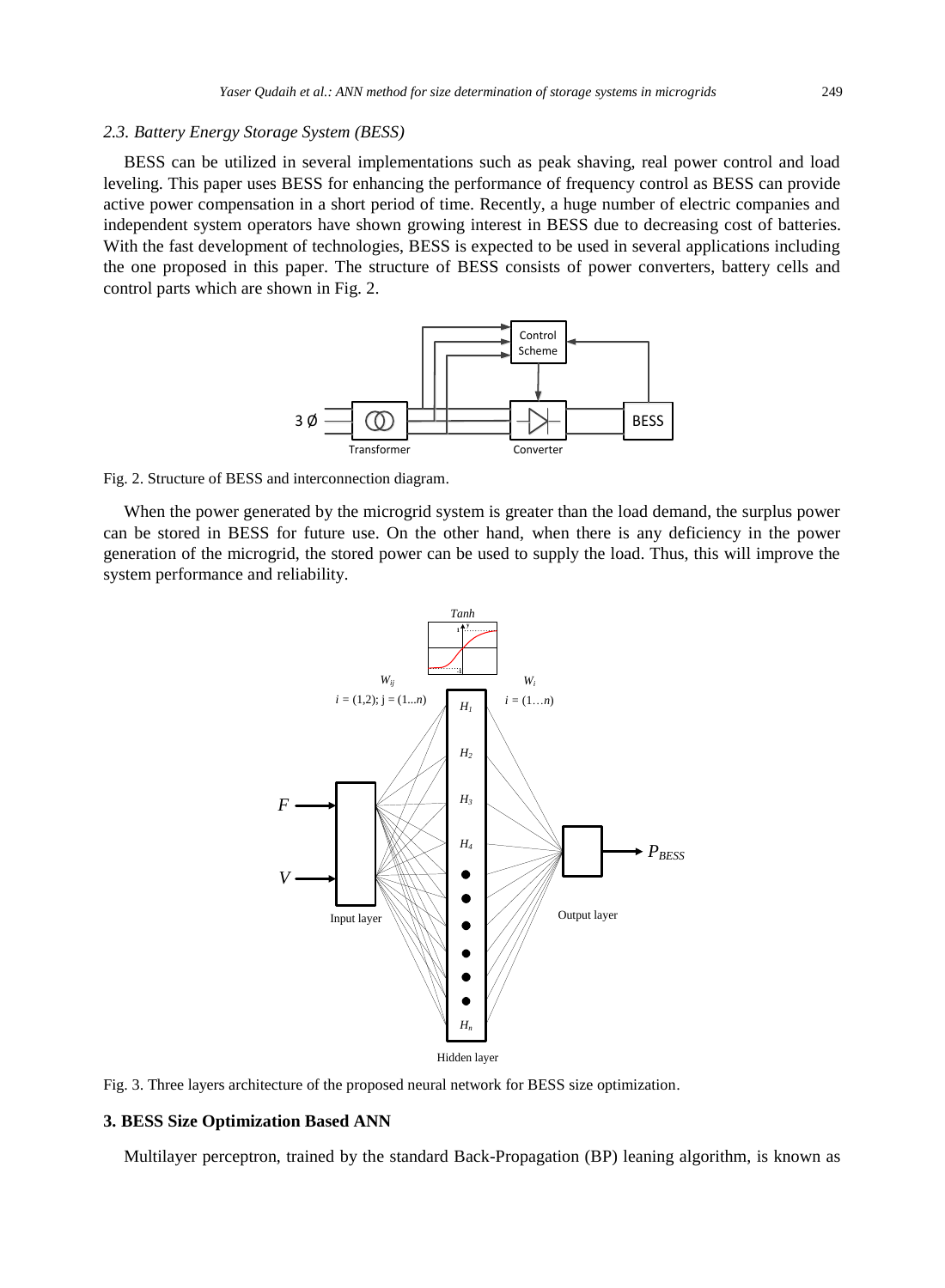the feed-forward back-propagation neural network. In this paper, the multilayer perceptron consists of three layer neurons. It shows that one hidden layer is contained and one type of activation function is used in the hidden layer. Hence, this paper can find the optimal size of BESS to supply the microgrid when the microgrid is separated from the main grid based on the measured voltage and frequency of the microgrid. As a nonlinear modelling method, the multilayer perceptron neural network has nonlinearity quality and it can guarantee the accuracy of fitting and there are two inputs with one output in this study as shown in Fig. 3.

where  $F$  is the frequency of the microgrid system (Hz.) while  $V$  is the voltage of the microgrid system (pu.).  $P_{BESS}$  means the power capacity of BESS (MW).

The output value of the neural network is initiated by transforming a weight total of input based on a transfer function. The transfer function is used to convert the activate level of a neuron to an output value. In this paper, the hyperbolic tangent transfer function (*Tanh*) is activated between the input layer and the output layer as follow:

$$
y_i = f_{Tanh}(x_i) = \frac{e^x - e^{-x}}{e^x + e^{-x}}
$$
 (2)

The hyperbolic tangent activation function is categorized in the logistic type and the output value saturated between -1 to +1.

First, the output of the hidden layer can be shown as:

$$
\begin{bmatrix} g_1 \\ g_2 \\ \bullet \\ \bullet \\ g_i \end{bmatrix} = f_{Tanh} \begin{bmatrix} W_{11}^{(1)} & W_{21}^{(1)} \\ W_{12}^{(1)} & W_{22}^{(1)} \\ \bullet & \bullet \\ W_{1j}^{(1)} & W_{2j}^{(1)} \end{bmatrix} \cdot \begin{bmatrix} F \\ V \end{bmatrix}
$$
 (3)

From (3), it can be simplified as:

$$
g(F,V) = f_{Tanh}\left(W^{(1)}(F,V)^{T}\right)
$$
\n<sup>(4)</sup>

The output of the neural network can be expressed as:

$$
P_{\text{BCSS}}(F,V) = f_{\text{Tanh}}(W^{(2)}g(F,V))
$$
\n<sup>(5)</sup>

Finally, the proposed neural network model can be expressed as:

$$
P_{\rm BESS}(F,V) = f_{Tanh}\Big(W^{(2)}f_{Tanh}\Big(W^{(1)}\big(F,V\big)^{T}\Big)\Big) \tag{6}
$$

Table 1. Multilayer perceptron ANN parameters

| Parameters               | Multilayer perceptron ANN |
|--------------------------|---------------------------|
| Goal (MSE)               | 0.0001                    |
| Inputs                   | 2                         |
| Outputs                  |                           |
| Hidden layer             |                           |
| Training data            | 30                        |
| Testing data             | 4                         |
| Hidden layer neurons     | 10                        |
| Output layer neurons     |                           |
| <b>Transfer function</b> | Tanh                      |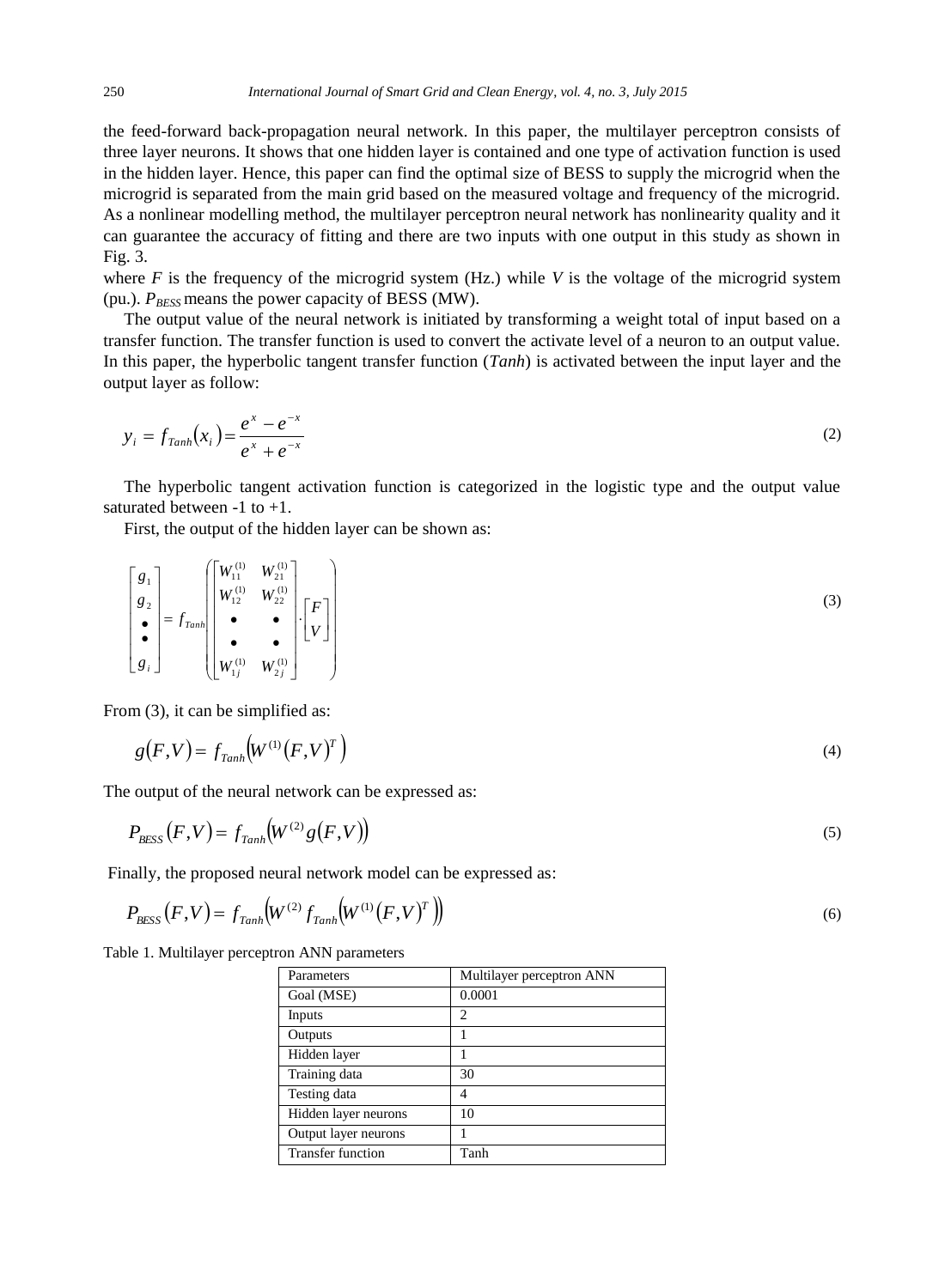From Table 1, the parameter details for the proposed neural network are shown and used in training and in the testing database.

Based on the chart in Fig. 4, the outline of the whole process of the proposed neural network is demonstrated. It can be seen that the Mean Square Error (MSE) is compared between desired and actual data where the network will stop when the error is less than 0.0001.

## **4. Simulation Results**

To demonstrate how well the proposed neural network model can achieve the nonlinear relationship between power capacity of BESS ( $P_{BESS}$ ), frequency and voltage of the microgrid, the trained neural network is used to predict the power energy of BESS (*PBESS*) by using the same input data as those in the training data set. In ANN training results, the outputs (the estimated  $P_{BESS}$ ) can be achieved accordingly. As shown in Fig. 5, the corresponding correlation coefficient (R) is 0.99979 which is almost equal to 1. Hence, the proposed neural network model is of high accuracy.



Fig. 4. Summarize of the proposed neural network for predicting BESS size.



Fig. 5. Regression analysis between estimated output and measured target.

In ANN testing results, to illustrate the accuracy of the proposed neural network approach, the verification process is shown as Fig. 6.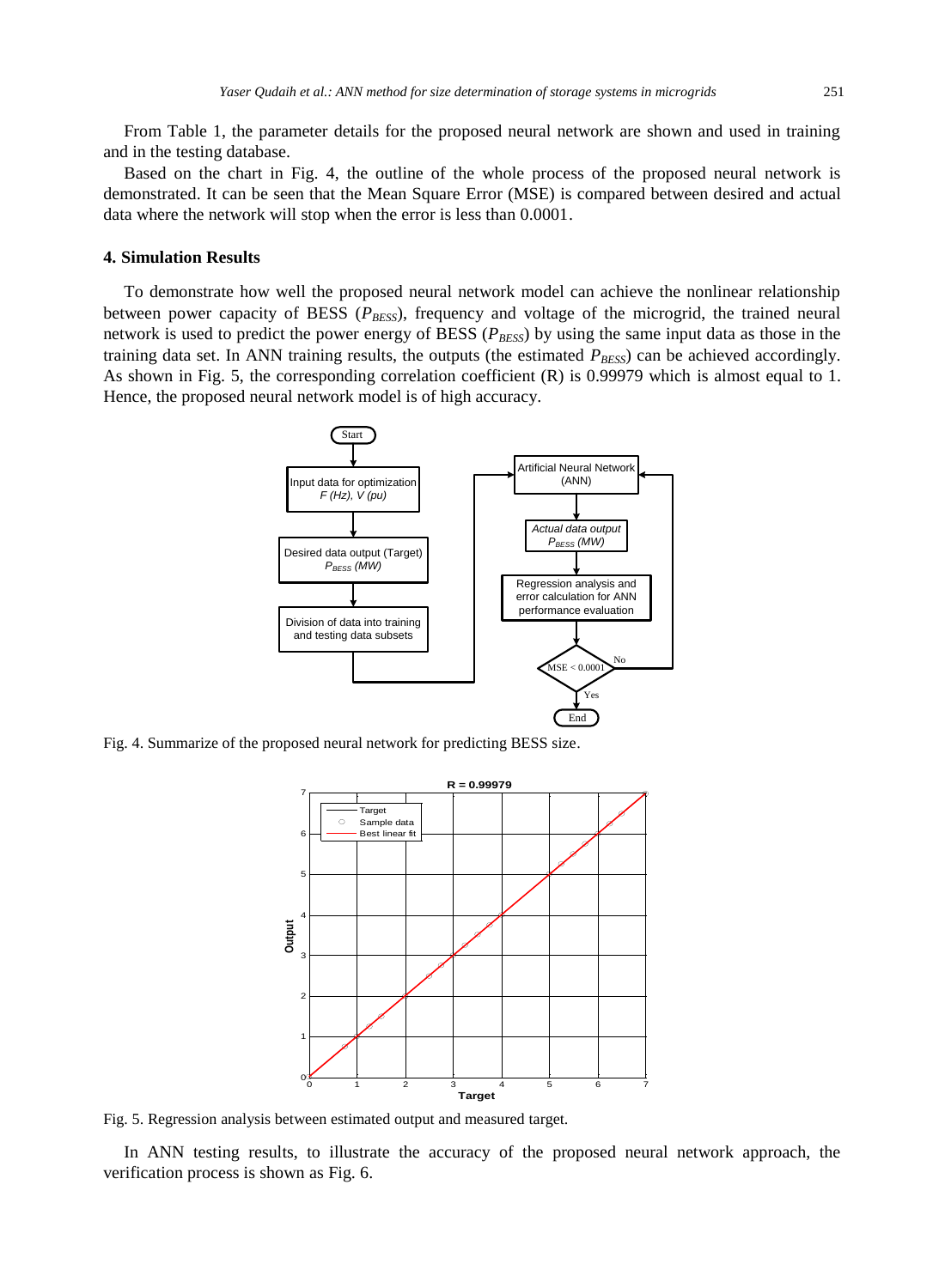

Fig. 6. Comparison between estimated BESS size and measured BESS size based on frequency and voltage of the microgrid.

It can be seen in the above graphs that the estimated BESS size closely follows the pattern of measured BESS size. This confirms that the proposed neural network model is high accuracy.

The mean square error (MSE) on predicting performance shows the learning and generalization error of the normalized valued of BESS size (See Table 2).

Table 2. MSE error for BESS size estimation

| Performance predictor |            |
|-----------------------|------------|
|                       | 0.00000949 |

This value revealed that the proposed neural network was able to accurately predict the optimum BESS size. MSE equation can be expressed as:

$$
MSE = \sqrt{\sum_{i}^{n} (T_i - O_i)^2}
$$
 (7)

where  $T_i$  is the target vector,  $O_i$  is the output vector and n is the number of training data or data for each test in the testing data set.

According to Table 3, the optimal size of BESS is determined by the proposed neural network model based on frequency and voltage of the microgrid.

Table 3. Optimized parameter based on ANN

| $P_{BESS}$ (MW) | $f$ (Hz.) | $v$ (pu.) |
|-----------------|-----------|-----------|
| 3.3488          | 50.000    | 0.979     |

Looking at Fig. 7, the peak magnitude of the frequency deviation with the BESS-based predefined size reaches 50.3 Hz and it cannot not recover to the normal state equilibrium (i.e., 50 Hz).

In case of no BESS, the system frequency goes out of synchronization because the power supply cannot meet the load demand. It can be seen in that the performance of the system frequency is much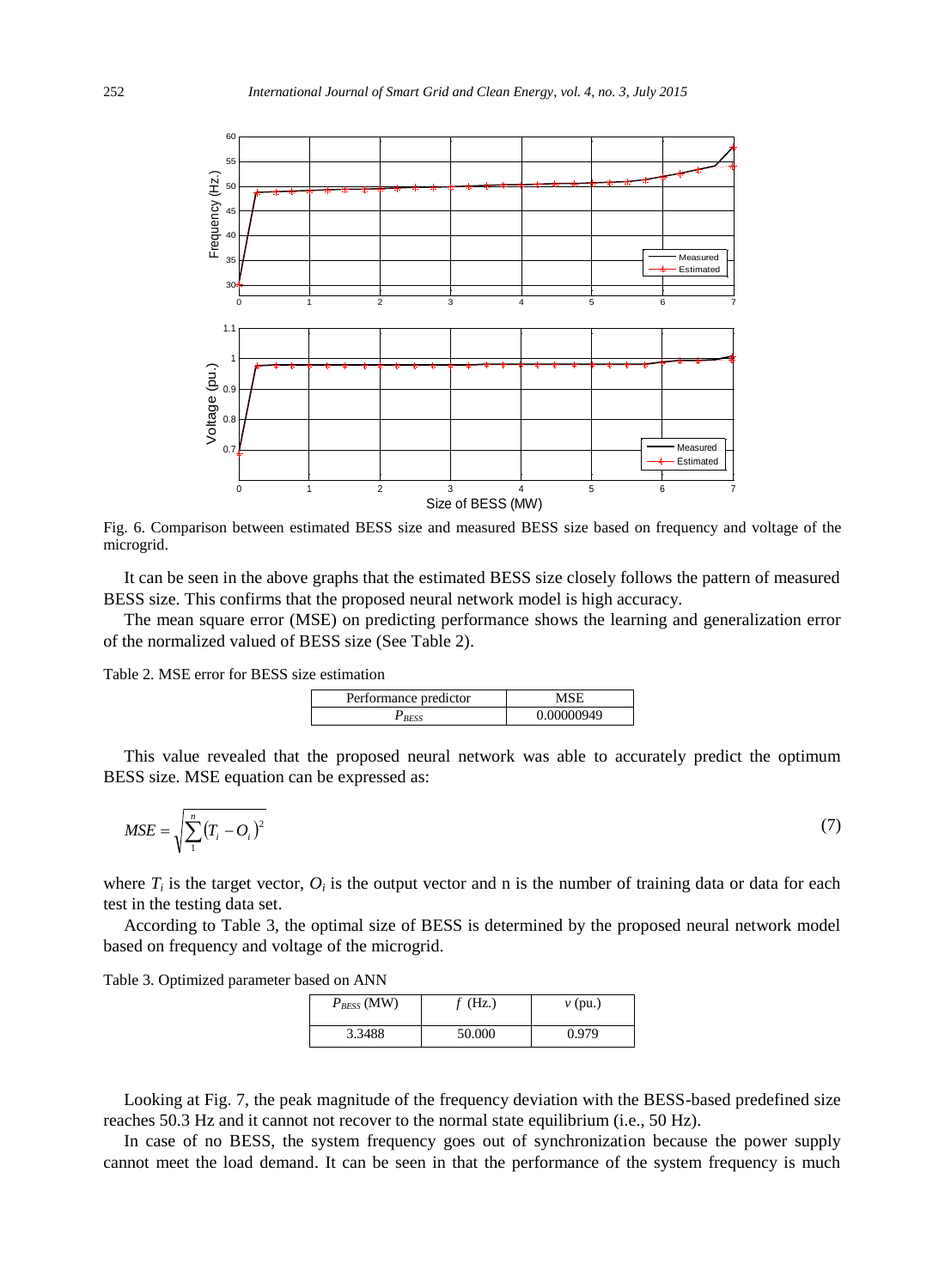better when the optimal sizing of BESS-based ANN is considered. It is clearly seen that there is a significant improvement of the frequency performances of the microgrid system in terms of peak deviation and settling time.

Besides, the voltage deviation of the microgrid system is shown in Fig. 8. According to this figure, the optimal sizing of BESS-based ANN can remain the same voltage deviation as the BESS-based predefined size. In case of no BESS, the system voltage dropped drastically because the power supply cannot meet the load demand.



Fig. 7. Frequency deviation of the microgrid after islanding.



Fig. 8. Voltage deviation of the microgrid after islanding.

#### **5. Conclusion**

The accurate evaluation of the BESS size is critically important for the microgrid system when the microgrid is isolated from the main grid. An available BESS size computation model based on the Artificial Neural Network (ANN) has been proposed. The accuracy of the proposed neural network has been verified by using the measured data set. Based on the results, the comparison between the estimated results and the measured data demonstrate a very good agreement, hence verifying the effectiveness and accuracy of the proposed neural network (See Fig. 5 and Fig. 6). It can be conclude that the optimal size of BESS-based ANN gives better performance the optimal size of BESS-based predefined size (See Fig. 7 and Fig. 8). In addition, this approach does not depend on the physics of BESS, since the artificial neural network is a data-driven approach. Based on the result, the proposed neural network can be readily applied to BESS with different types and technologies.